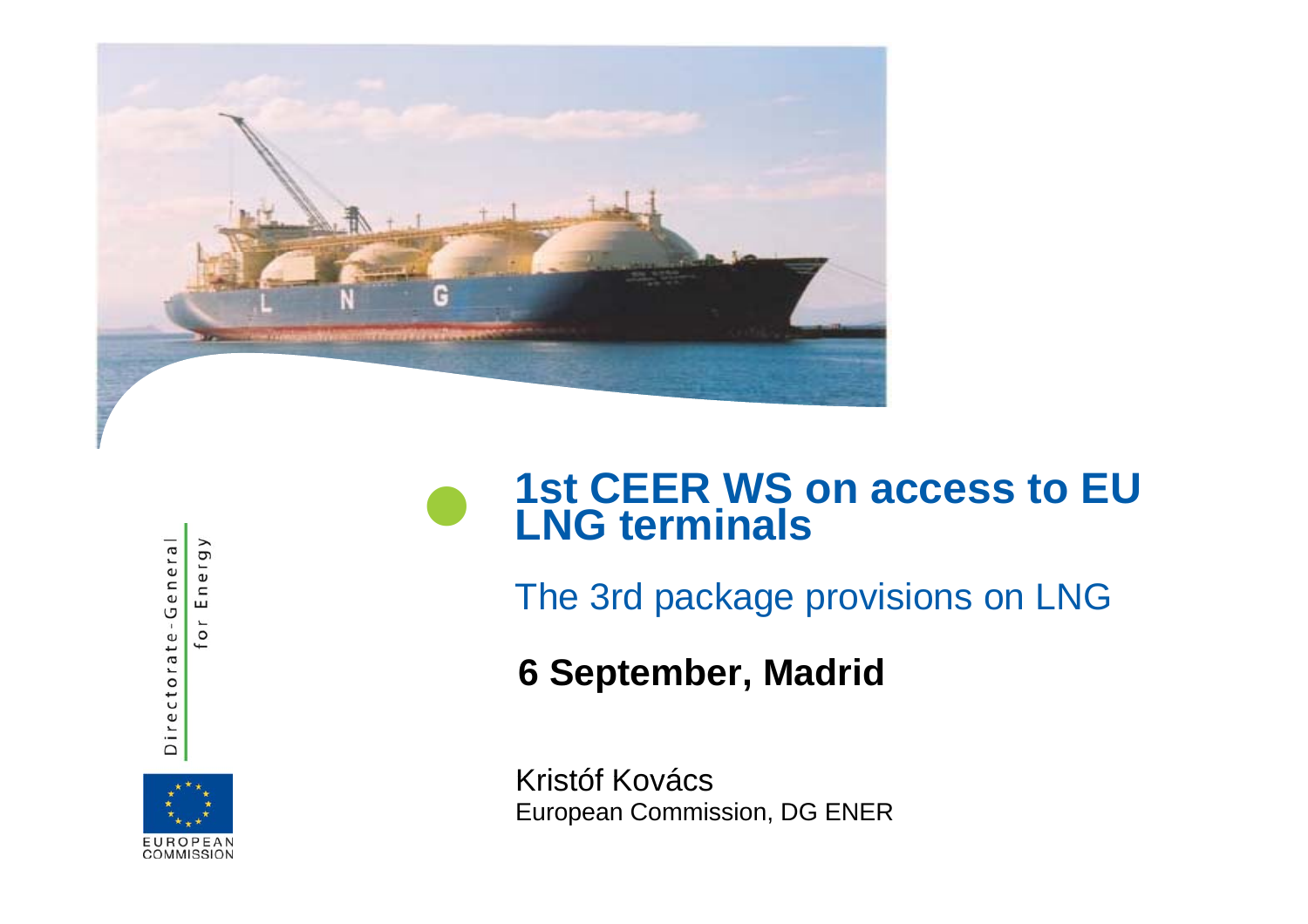# **Role of LNG for EU market**

- $\bullet$  security of supply
	- » more LNG producers than number of countries from which gas can be delivered by pipelines
	- » flexibility of LNG-supply increases ability to respond to short term supply and demand variations
- competition in downstream markets
	- » more spot transactions could facilitate competition
		- downstream new opportunity for new entrants
	- » pipeline to LNG competition
- **.** essentials to provide these benefits for the market:
	- $\gg$  prevention of capacity hoarding
	- »transparency for services offered and tariffs charged



Directorate-General

Energy

 $\overline{0}$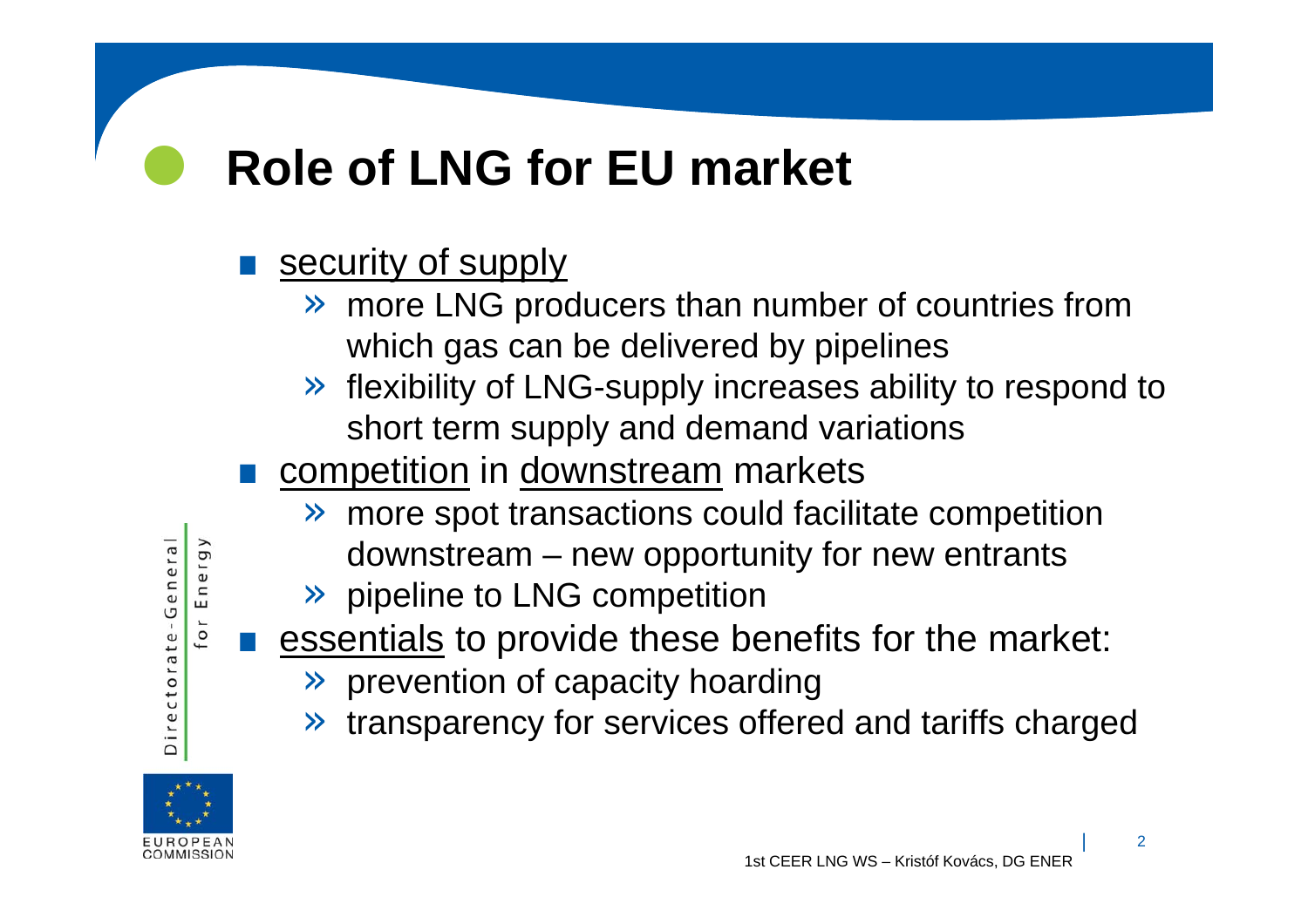## **3rd Package on LNG – Gas Directive (1)**

- •Designation of LSO
- • Tasks
	- Economic, secure, reliable, efficient operation of LNG facilities
	- Non-discrimination
	- Information provision
- Treatment of confidential information
- •Connection to the system by TSO
- Separation of accounts no cross-subsidization
- Ensure objective, non-discriminative TPA regime with approved, published tariffs
- Exemptions for new inmfrastructure
- •Role of regulators (access, tariff)

| <sup>3</sup>



Energy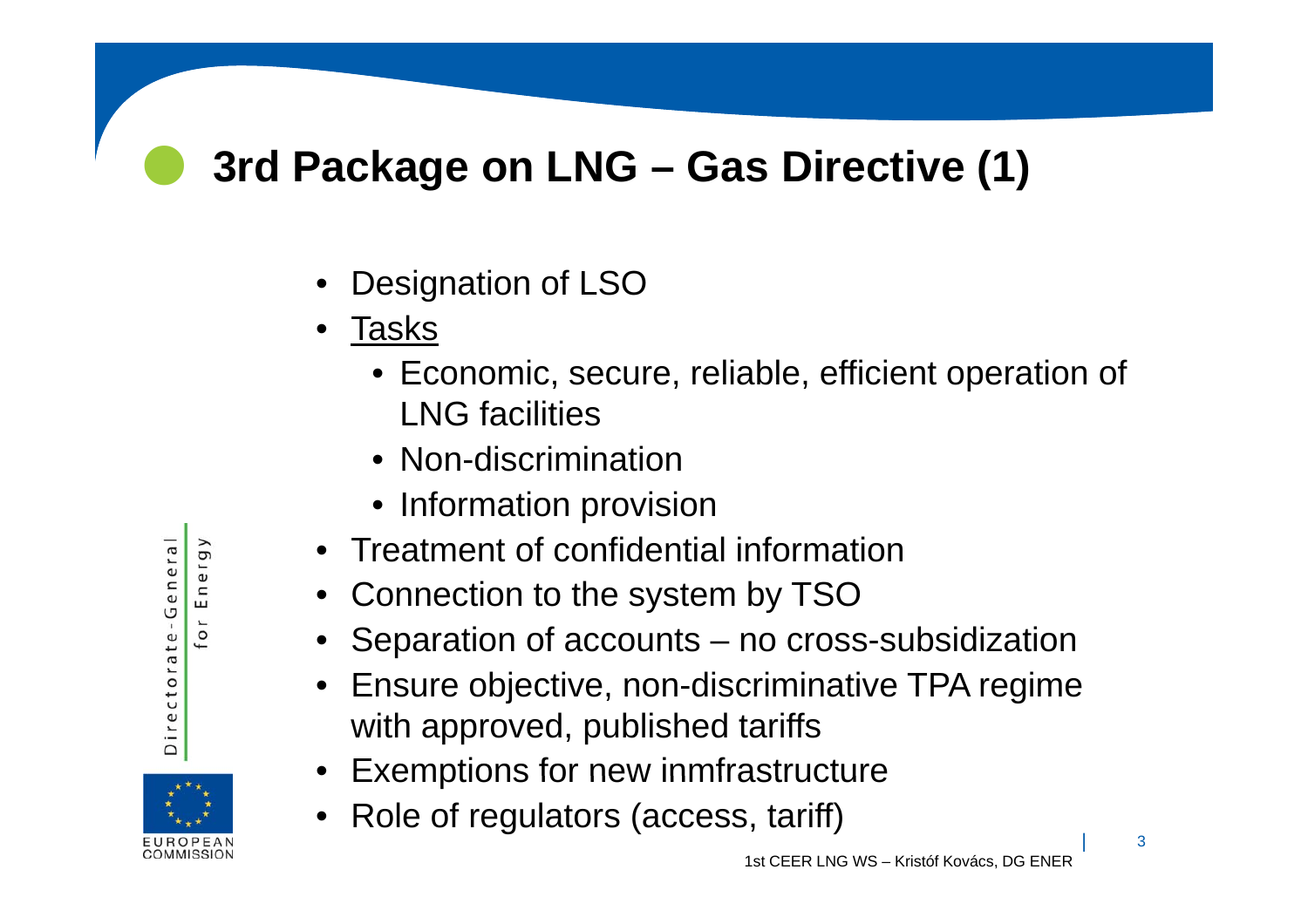## **3rd Package on LNG – Gas Regulation (1)**

## **Scope (Art 1(b))**

• "Setting of non-discriminatory access conditions to LNG facilities  $[...]$ "

## **TPA (Art 15)**

- offer same services under equivalent contractual terms & conditions
- $\bullet$  offer services compatible with use of interconnected gas transportation system  $\rightarrow$  ref. to cooperation with TSOs
- •make "relevant information" public on use and availablility of services  $\bm{\rightarrow}$  meet users' "reasonable commercial needs"

## • **CAM/CMP (Art 17)**

- ambitious and balanced provisions: efficient and maximum use of capacity & facilitate investment in new infrastructure
- •Compatibility with market and network access system
- LSO to offer unused capacity on primary market<br>● Lisers should be able to re-sell capacity on seco  $\bullet$
- Users should be able to re-sell capacity on secondary market

 $\bullet$ 



| <sup>4</sup>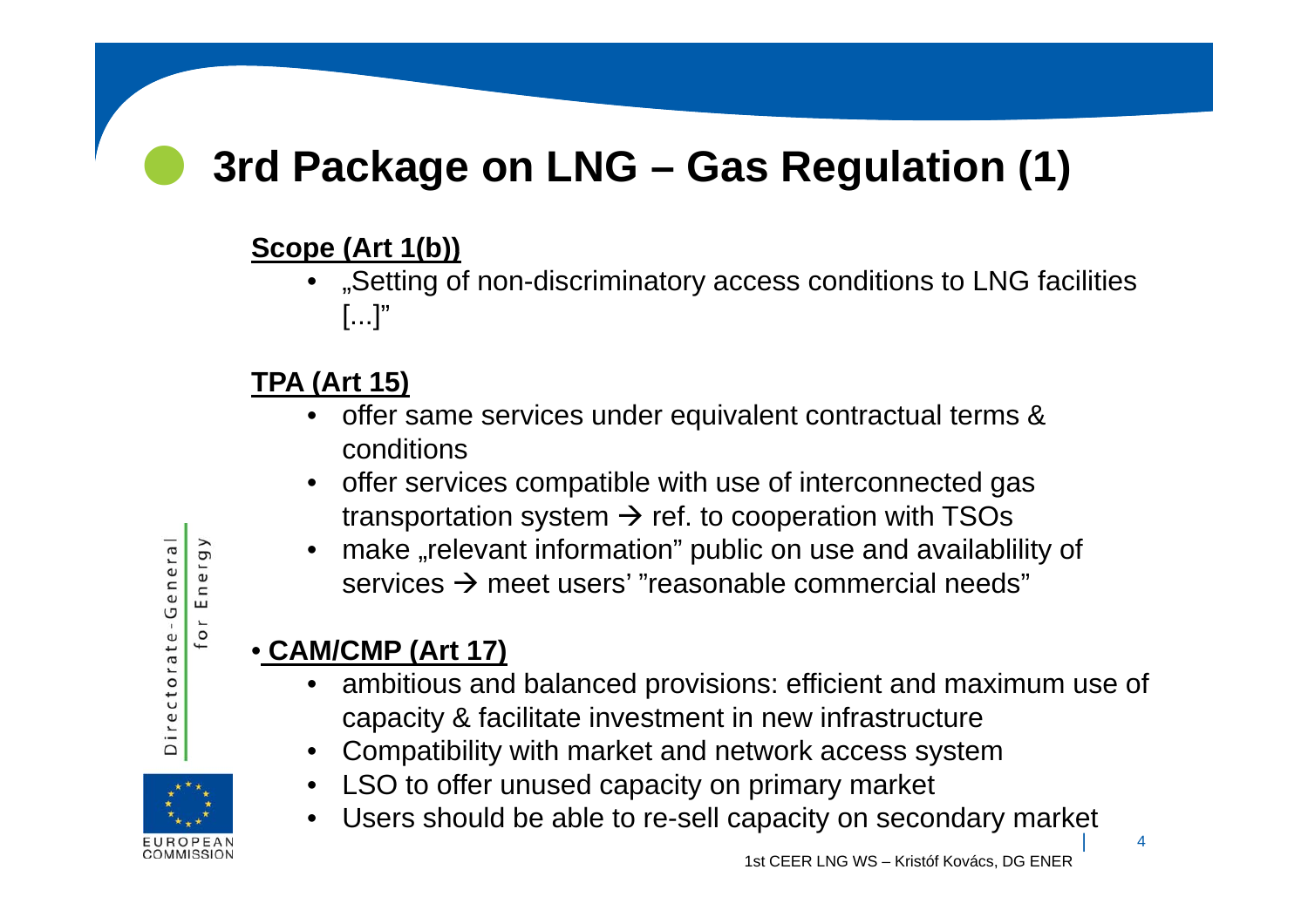## **3rd Package on LNG – Gas Regulation (2)**

#### • **Transparency (Art 19)**

- •disclosure of information regarding services offered, conditions applied and technical information
- • information on contracted and available capacities (regular, rolling basis, user-friendly, …)
- •disclosure requirements also for exempted terminals
- •NRA to make public tariff derivation/methodology

#### • **Trading of capacity rights (Art 22)**

•LSOs to allow transparent and non-discriminatory capacity trade  $$ shall ensure harmonized "contracts and procedures on primary market to facilitate secondary trade"



Directorate-General

Energy

 $\overline{0}$ 

 $\bullet$ 

| <sup>5</sup>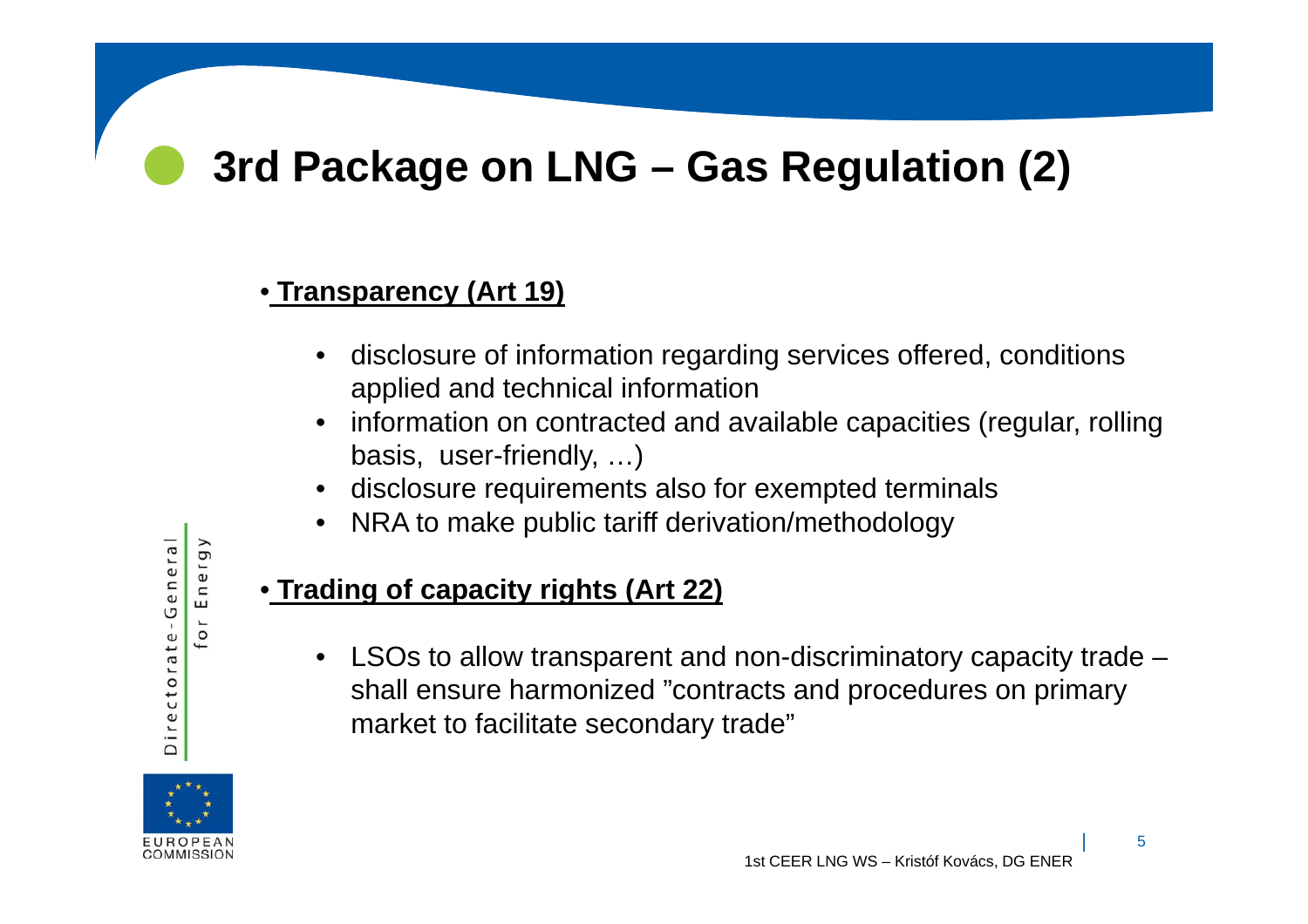# **The EU Regulatory framework**

## **.** overall:

- » networks are natural monopolies: regulated access to the network + regulated tariffs
- » specific power to energy regulators
- .LNG:
	- » LNG-terminals are part of regulated
		- infrastructure
	- » however, possibility to be exempted under Art. 36 of the Gas Directive



Directorate-General

or Energy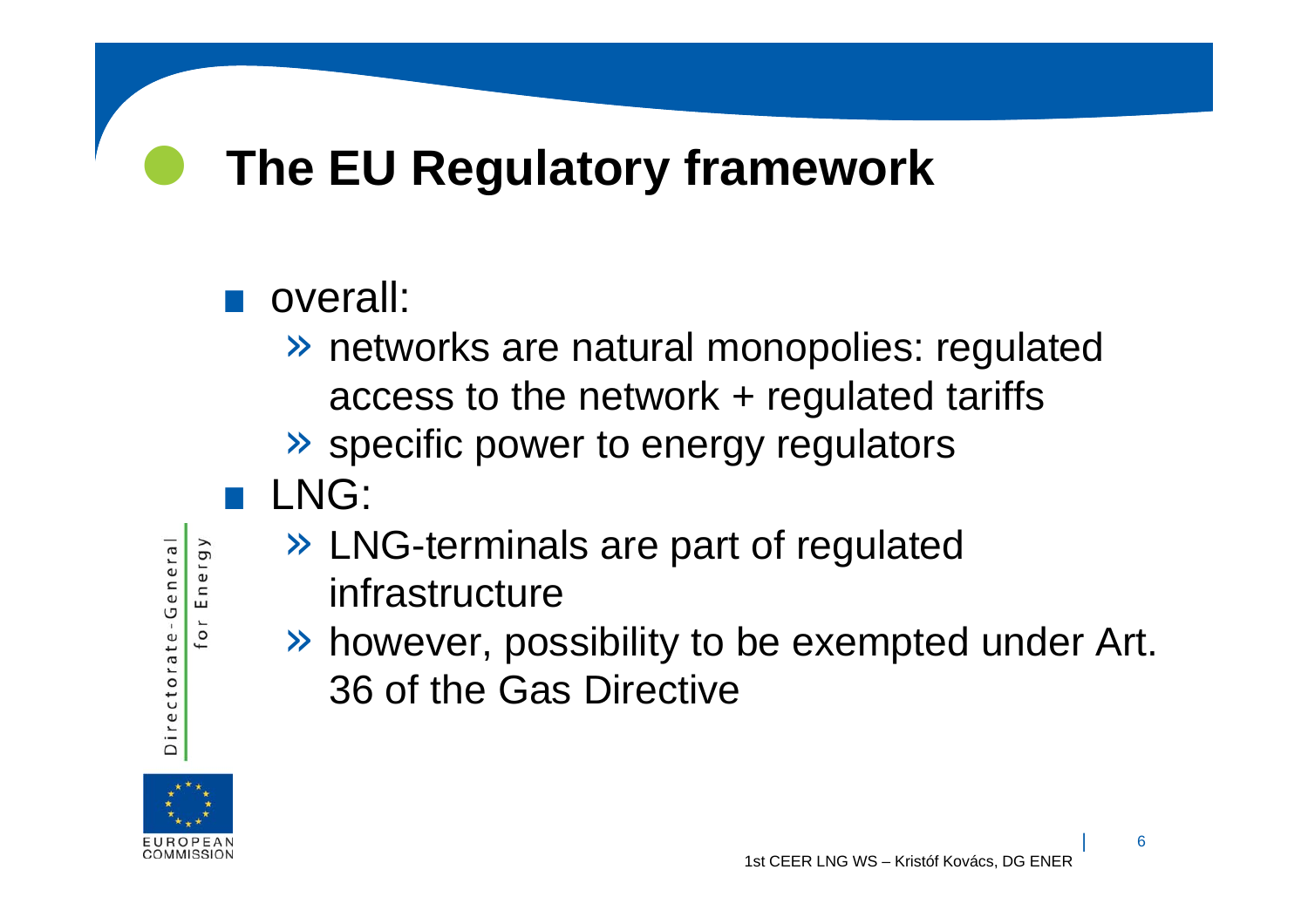#### $\bullet$ **Exemption conditions**

- *a) the investment must enhance competition in gas supply and enhance security of supply*;
- *b) the level of risk attached to the investment is such that the investment would not take place unless an exemption was granted;*
- c) the infrastructure must be owned by a natural or legal person which is separate at least in terms of its legal form from the system operators in whose systems that infrastructure will be built;
- d) charges are levied on users of that infrastructure;
- *e) the exemption is not detrimental to competition or the effective functioning of the internal gas market, or the efficient functioning of the regulated system to which the infrastructure is connected*



Directorate-General

or Energy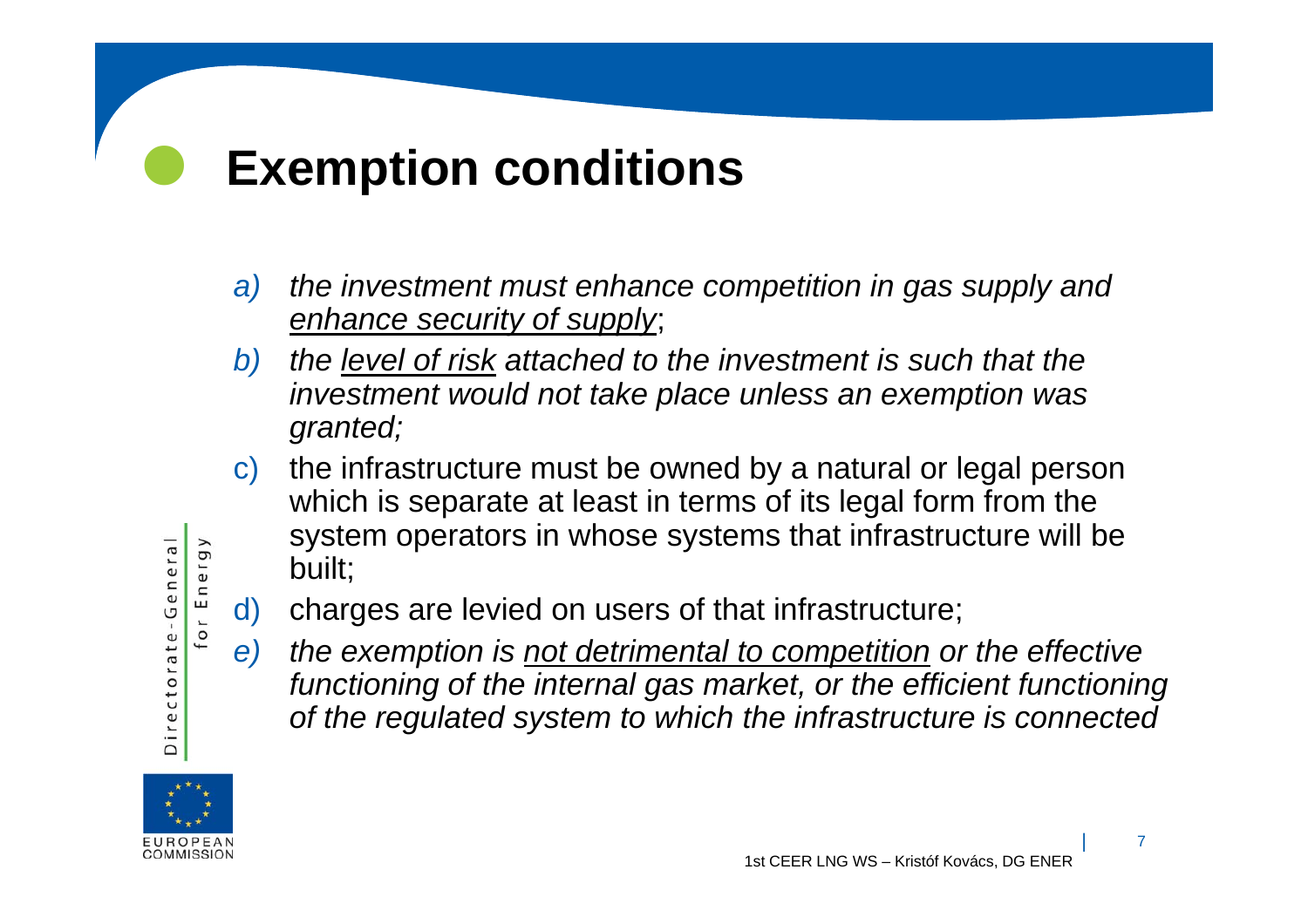#### $\bullet$ **11 LNG terminal exemptions since 2004**

- .2004: Grain (UK), South Hook (UK), Rovigo (IT)
- .2005: Dragon (UK), Brindisi (IT)
- .2007: GATE (NL), LionGas (NL)
- .2009: Eemshaven (NL), Livorno (IT)
- .2010: Shannon (IE), Dunkerque (FR)
- . Since 3rd Package: legally binding decisions that can be challenged in Court (as opposed to previous recommendations)
- .Typical conditions applied:

Directorate-General

or Energy

- » Exemption for maximum 20 years
- » Application of UIOLI rules
- » Capacity cap: no more than 50% of volume to dominant undertaking
- » Mandatory Open season (already enshrined in Gas directive)

1st CEER LNG WS – Kristóf Kovács, DG ENER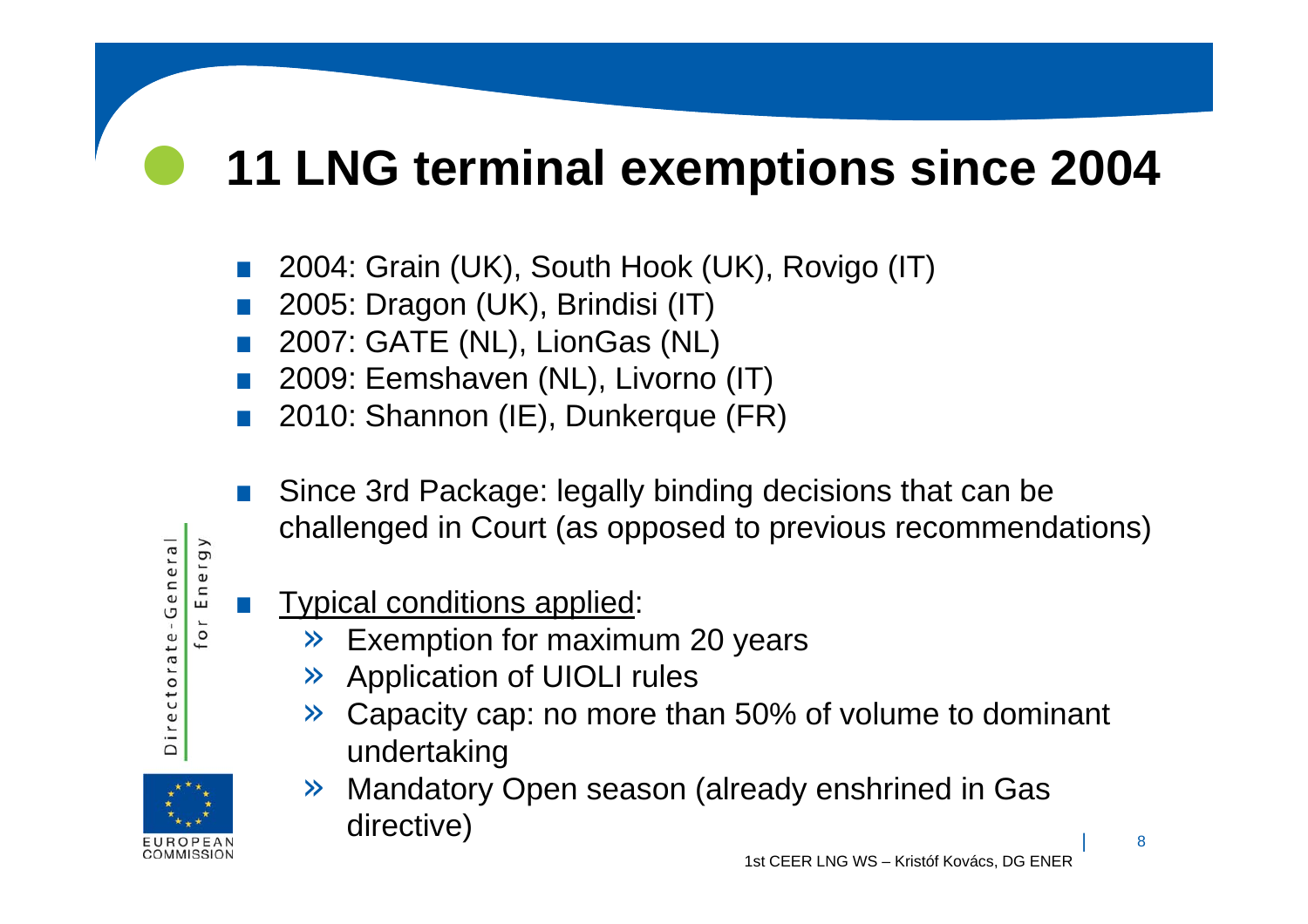# **Completion of the internal market – the role of LNG terminals**

- $\bullet$  February 2011 EU Council Conclusions call for ending isolated markets by 2015 – target date for Baltic Member States to connect their gas (and electricity) networks to EU and to establish functioning energy markets
- $\bullet$ Estonia and Latvia still have derogations for gas sector under Third Package while Lithuania opted for full implementation
- $\bullet$  BEMIP project is a very important forum taking forward key gas and electricity and issues; key goals for the gas sector are
	- » diversification of supplies and creation of national/regional market
	- » by buidling regional LNG terminal and interconnectors infrastructure



Energy

 $\overline{0}$ 

Directorate-General